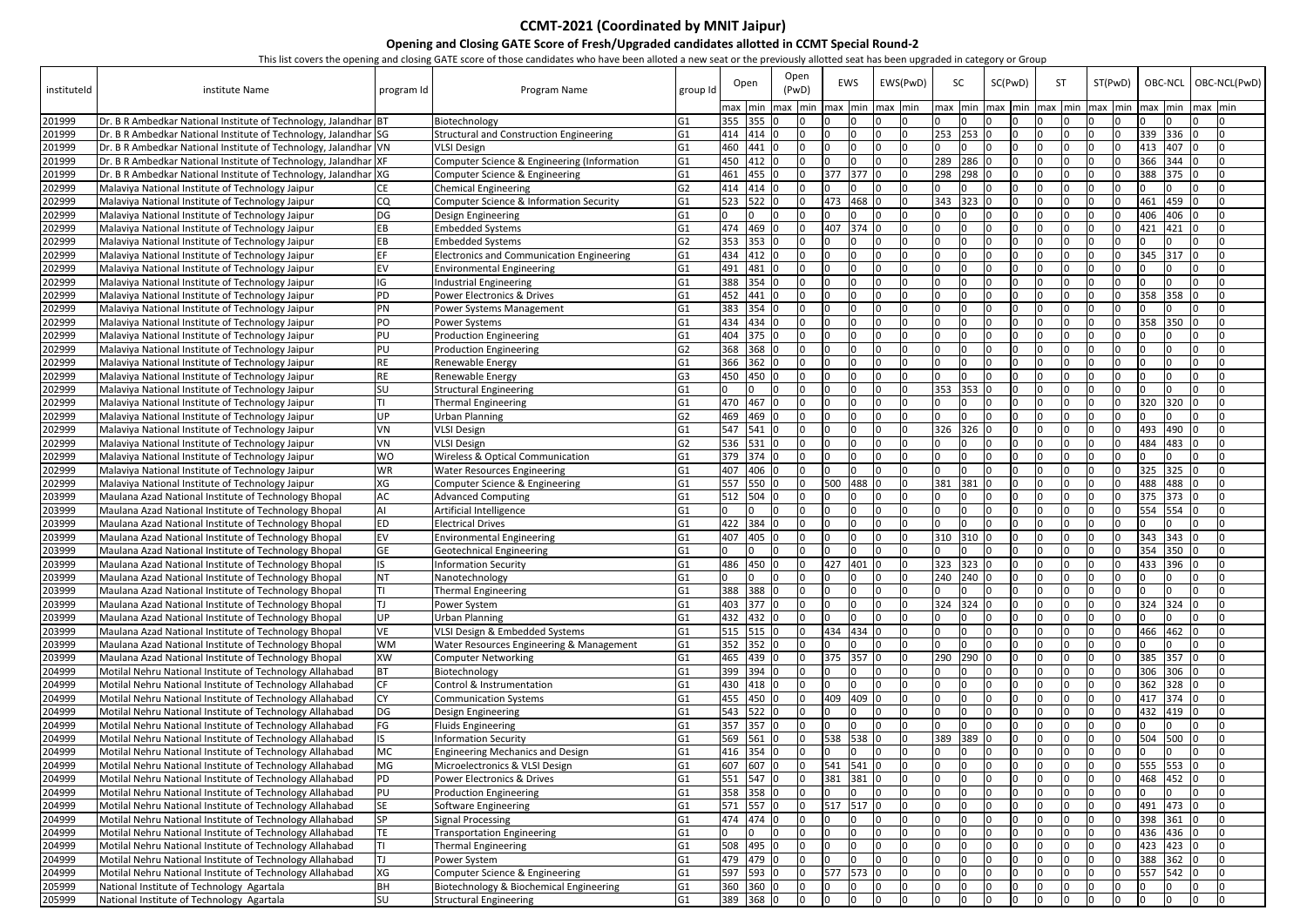| instituteId      | institute Name                                                                         | program Id                       | Program Name                                                                                | group Id                         |     | Open<br>max min max min |              | Open<br>(PwD) | EWS<br>lmax Imin |           | EWS(PwD)<br>max min |           | <b>SC</b><br>min   |     | SC(PwD) | max min max min | <b>ST</b> | ST(PwD)<br>max min | OBC-NCL   OBC-NCL(PwD)<br>max min | max min |     |
|------------------|----------------------------------------------------------------------------------------|----------------------------------|---------------------------------------------------------------------------------------------|----------------------------------|-----|-------------------------|--------------|---------------|------------------|-----------|---------------------|-----------|--------------------|-----|---------|-----------------|-----------|--------------------|-----------------------------------|---------|-----|
| 205999           | National Institute of Technology Agartala                                              | VN                               | <b>VLSI Design</b>                                                                          | G1                               |     | 362 362 0               |              |               |                  |           | I٥                  |           | max                |     |         |                 |           |                    | n                                 |         |     |
| 205999           | National Institute of Technology Agartala                                              | XG                               | Computer Science & Engineering                                                              | G1                               | 369 | 350 0                   |              |               |                  |           |                     | l O       | $\Omega$           |     |         |                 |           |                    |                                   |         |     |
| 206999           | National Institute of Technology Calicut                                               | <b>B5</b>                        | M.Plan. (Urban Planning)                                                                    | G <sub>1</sub>                   | 556 | 556 0                   |              |               |                  |           |                     | 0         | 352<br>352 0       |     |         |                 |           |                    | n.                                |         |     |
| 206999           | National Institute of Technology Calicut                                               | EO                               | <b>Environmental Geotechnology</b>                                                          | G1                               | 465 | 465 0                   |              |               | 346              | 346       |                     | I O       | 283<br>283 0       |     |         |                 |           |                    | 418<br>418                        |         |     |
| 206999           | National Institute of Technology Calicut                                               | <b>ER</b>                        | Energy Engineering & Management                                                             | G1                               | 474 | 440 0                   |              |               |                  |           |                     | 0         |                    |     |         |                 |           |                    | 358<br>358                        |         |     |
| 206999           | National Institute of Technology Calicut                                               |                                  | Electronics Design & Technology                                                             | G1                               | 607 | 603 0                   |              |               |                  |           |                     | $\Omega$  |                    |     |         |                 |           |                    | 555<br>540                        |         |     |
| 206999           | National Institute of Technology Calicut                                               | <b>HV</b>                        | <b>High Voltage Engineering</b>                                                             | G1                               | 490 | 445 0                   |              |               |                  |           |                     | $\Omega$  |                    |     |         |                 |           |                    | 377<br>411                        |         |     |
| 206999           | National Institute of Technology Calicut                                               | ΙA                               | Industrial Power & Automation                                                               | G <sub>1</sub>                   | 509 | 495 0                   |              |               |                  |           |                     | In        |                    |     |         |                 |           |                    | 415<br>411                        |         |     |
| 206999           | National Institute of Technology Calicut                                               | IO                               | <b>Instrumentation &amp; Control Systems</b>                                                | G <sub>1</sub>                   | 509 | 509 0                   |              |               |                  |           | I٥                  |           |                    |     |         |                 |           |                    | 430<br>430                        |         |     |
| 206999           | National Institute of Technology Calicut                                               | IU                               | Industrial Engineering & Management                                                         | G <sub>1</sub>                   |     |                         |              |               |                  |           |                     | In        |                    |     |         |                 |           |                    | 388<br>413                        |         |     |
| 206999           | National Institute of Technology Calicut                                               | MD                               | <b>Machine Design</b>                                                                       | G <sub>1</sub>                   | 584 | 583 0                   |              |               | 463              | 463       |                     | l O       | 293<br>293         |     |         |                 |           |                    | 514<br>514                        |         |     |
| 206999           | National Institute of Technology Calicut                                               | MF                               | <b>Manufacturing Technology</b>                                                             | G <sub>1</sub>                   | 499 | 498 0                   |              |               | 377              | 377       |                     | l O       |                    |     |         |                 |           |                    | 487<br>465                        |         |     |
| 206999           | National Institute of Technology Calicut                                               | MG                               | Microelectronics & VLSI Design                                                              | G <sub>1</sub>                   | 665 | 653 0                   |              |               | 648              | 648       |                     | l N       |                    |     |         |                 |           |                    | 607<br>617                        |         |     |
| 206999           | National Institute of Technology Calicut                                               | MH                               | Materials Science & Technology                                                              | G <sub>1</sub>                   | 412 | 354 0                   |              |               |                  |           |                     |           |                    |     |         |                 |           |                    |                                   |         |     |
| 206999           | National Institute of Technology Calicut                                               | <b>PF</b>                        | <b>Power Electronics</b>                                                                    | G <sub>1</sub>                   | 574 | 570 0                   |              |               |                  |           | I٥                  |           |                    |     |         |                 |           |                    | $521$ 502 0                       |         |     |
| 206999           | National Institute of Technology Calicut                                               | PO                               | Power Systems                                                                               | G <sub>1</sub>                   | 532 | 515 0                   |              |               | $392$ 392        |           |                     | 0         |                    |     |         |                 |           |                    | 453 441 0                         |         |     |
| 206999           | National Institute of Technology Calicut                                               | <b>SP</b>                        | <b>Signal Processing</b>                                                                    | G <sub>1</sub>                   | 566 | 555 0                   |              |               | 498 498 0        |           |                     | 10        | 309<br>309         |     |         |                 |           |                    | 520 498 0                         |         |     |
| 206999           | National Institute of Technology Calicut                                               |                                  | Telecommunication                                                                           | G <sub>1</sub>                   | 503 | $502$ 0                 |              |               | 479 479 0        |           |                     | $\Omega$  | 288<br>288 0       |     |         |                 |           |                    | 479 469 0                         |         |     |
| 206999           | National Institute of Technology Calicut                                               | TS                               | <b>Thermal Sciences</b>                                                                     | G1                               | 553 | 553 0                   |              |               |                  |           |                     |           |                    |     |         |                 |           |                    | 495 488 0                         |         |     |
| 206999           | National Institute of Technology Calicut                                               |                                  | <b>Traffic &amp; Transportation Planning</b>                                                | G1                               |     |                         |              |               |                  |           |                     | In        |                    |     |         |                 |           |                    | 478 478 0                         |         |     |
| 206999           | National Institute of Technology Calicut                                               | <b>WA</b>                        | <b>Water Resource Engineering</b>                                                           | G <sub>1</sub>                   |     |                         |              |               |                  |           |                     | l N       | n.                 |     |         |                 |           |                    | 386 386 0                         |         |     |
| 206999           | National Institute of Technology Calicut                                               |                                  | Computer Science & Engineering (Information                                                 | G <sub>1</sub>                   | 596 | 596 0                   |              | l O           | 588              | 588       |                     | I٥        | 415<br>415 0       |     |         |                 |           |                    | 562 557 0                         |         |     |
| 206999           | National Institute of Technology Calicut                                               | XG                               | Computer Science & Engineering                                                              | G <sub>1</sub>                   | 619 | 616 0                   |              | I٥            | 597              | 597       |                     | 0         | 439<br>439         |     |         |                 |           |                    | 577<br>577                        |         |     |
| 207999           | National Institute of Technology Delhi                                                 |                                  | <b>Electronics and Communication Engineering</b>                                            | G <sub>1</sub>                   | 350 | 350 0                   |              | I∩            | I∩               |           |                     | 0         |                    |     |         |                 |           |                    |                                   |         |     |
| 207999           | National Institute of Technology Delhi                                                 | <b>PD</b>                        | Power Electronics & Drives                                                                  | G <sub>1</sub>                   |     | <sup>n</sup>            | <sup>0</sup> | I٥            | I∩               |           |                     | l O       | n.                 |     |         |                 |           |                    | 347 339                           |         |     |
| 207999           | National Institute of Technology Delhi                                                 | VX                               | Electronics and Communication Engineering with                                              | G <sub>1</sub>                   | 498 | 490 0                   |              |               |                  |           |                     | 0         | 293<br>293         |     |         |                 |           |                    | 421<br>417                        |         |     |
| 207999           | National Institute of Technology Delhi                                                 | <b>XT</b>                        | Computer Science & Engineering (Analytics)                                                  | G1                               | 535 | 535 0                   |              |               | 404              | 404       |                     | 10        |                    |     |         |                 |           |                    | 400<br>427                        |         |     |
| 208999           | National Institute of Technology Durgapur                                              | <b>BT</b>                        | Biotechnology                                                                               | G <sub>1</sub>                   | 428 | 428 0                   |              |               |                  |           |                     | 10        |                    |     |         |                 |           |                    |                                   |         |     |
| 208999           | National Institute of Technology Durgapur                                              | <b>GE</b>                        | <b>Geotechnical Engineering</b>                                                             | G1                               | 400 | 400 0                   |              |               |                  |           |                     | $\Omega$  |                    |     |         |                 |           |                    |                                   |         |     |
| 208999           | National Institute of Technology Durgapur                                              | <b>MQ</b>                        | Microelectronics & VLSI                                                                     | G <sub>1</sub>                   | 470 | 466 0                   |              |               | 417              | 379       |                     | I O       |                    |     |         |                 |           |                    | 388<br>434                        |         |     |
| 208999           | National Institute of Technology Durgapur                                              |                                  | Power Electronics & Machine Drives                                                          | G1                               | 403 | 400 0                   |              |               |                  |           |                     | l O       |                    |     |         |                 |           |                    | 335<br>335                        |         |     |
| 208999           | National Institute of Technology Durgapur                                              | lsu                              | <b>Structural Engineering</b>                                                               | G1                               |     |                         |              |               |                  |           |                     |           |                    |     |         |                 |           |                    | 407<br>407                        |         |     |
| 208999           | National Institute of Technology Durgapur                                              | I⊤۱                              | Power System                                                                                |                                  | 396 | 354 10                  |              | I∩            | I٥               |           |                     | In.       |                    |     |         |                 |           |                    | 320<br>320                        |         | In. |
| 208999           | National Institute of Technology Durgapur                                              | XG                               | Computer Science & Engineering                                                              | G <sub>1</sub>                   | 482 | 473 0                   |              |               | 361              | 339 0     |                     | 10        | 299<br>299         |     |         | I٥              |           |                    | 396 367 0                         |         | I0. |
| 209999           | National Institute of Technology Goa                                                   | VL                               | <b>VLSI</b>                                                                                 | G <sub>1</sub>                   | 439 | 430 0                   |              |               | 393              | 393 0     | lo.                 |           | 0                  |     |         |                 |           |                    | 384 347 0                         |         | I٥  |
| 209999           | National Institute of Technology Goa                                                   | XG                               | Computer Science & Engineering                                                              | G <sub>1</sub>                   | 446 | 350 0<br>In.            |              | I∩<br>I٥      | I∩<br>In         |           |                     | I٥<br>l N | 254<br>254 0       |     |         |                 |           |                    | 0                                 |         |     |
| 210999           | National Institute of Technology Hamirpur                                              | C <sub>4</sub><br>C <sub>5</sub> | Civil Engineering (Structures)                                                              | G <sub>1</sub>                   | 399 | 382 0                   | I٥           |               |                  |           | I٥                  |           |                    | I٥  |         |                 |           |                    | 346 346 0                         |         |     |
| 210999           | National Institute of Technology Hamirpur                                              |                                  | Civil Engineering (Transportation)                                                          | G1                               | 393 | $374 0$                 |              |               |                  |           |                     | l0        |                    |     |         |                 |           |                    | l0.                               |         |     |
| 210999           | National Institute of Technology Hamirpur<br>National Institute of Technology Hamirpur | UT<br>XA                         | Electronics & Communication Engineering (VLSI<br>Computer Science & Engineering (Artificial | G <sub>1</sub><br>G <sub>1</sub> | 437 | 397 0                   |              |               | 343 343 0        |           |                     | Iо        | 286<br>286 0       |     |         |                 |           |                    | 340 321 0                         |         |     |
| 210999<br>210999 | National Institute of Technology Hamirpur                                              | XG                               | Computer Science & Engineering                                                              | G <sub>1</sub>                   | 449 | 419 0                   |              |               |                  | 358 358 C |                     | 10        |                    |     |         |                 |           |                    | 364 321                           | -lo     |     |
| 211999           | National Institute of Technology Karnataka, Surathkal                                  | <b>CE</b>                        | <b>Chemical Engineering</b>                                                                 | G <sub>2</sub>                   | 399 | 399 0                   |              |               | I∩               |           |                     | 0         |                    |     |         |                 |           |                    | IO.                               |         | In. |
| 211999           | National Institute of Technology Karnataka, Surathkal                                  | <b>CM</b>                        | Construction Technology and Management                                                      | G <sub>1</sub>                   |     | In.                     | IО           | I∩            | I∩               |           |                     | l O       | n.<br>$\mathbf{0}$ | In. |         | $253$ 253 0     |           |                    | 490 490 0                         |         | In. |
| 211999           | National Institute of Technology Karnataka, Surathkal                                  | <b>CX</b>                        | Communication Engineering and Networks                                                      | G <sub>1</sub>                   | 541 | 536 0                   |              | 0             |                  | 517 517 0 |                     | Iо        | 307<br>307 0       |     |         |                 |           |                    | 498 498 0                         |         |     |
| 211999           | National Institute of Technology Karnataka, Surathkal                                  | <b>EH</b>                        | Environmental Science & Technology                                                          | G <sub>1</sub>                   | 428 | 407 0                   |              |               | I∩               |           |                     | Iо        | 281<br>281 0       |     |         | 202             | $202$ 0   |                    | $348$ 334 0                       |         |     |
| 211999           | National Institute of Technology Karnataka, Surathkal                                  | EV                               | <b>Environmental Engineering</b>                                                            | G <sub>1</sub>                   |     | In.                     | I٥           | IO.           |                  | 449 449 0 |                     | I0.       | <sup>0</sup>       |     |         |                 |           |                    | 453 449 0                         |         |     |
| 211999           | National Institute of Technology Karnataka, Surathkal                                  | GF                               | Geoinformatics                                                                              | G <sub>1</sub>                   | 378 | $357 0$                 |              | I٥            | In               |           |                     | l O       | n.                 |     |         |                 |           |                    | n.                                |         |     |
| 211999           | National Institute of Technology Karnataka, Surathkal                                  | IT                               | <b>Information Technology</b>                                                               | G <sub>1</sub>                   | 616 | $611$ 0                 |              | l O           | 597              | 596       |                     | Io.       | 439<br>439         |     |         |                 |           |                    | 569 566                           |         |     |
| 211999           | National Institute of Technology Karnataka, Surathkal                                  | M4                               | <b>Mechanical Design</b>                                                                    | G <sub>1</sub>                   |     | 678 678 0               |              | I٥            | In               |           |                     | Iо        | I0.                | 10  |         |                 |           |                    | IO.                               |         |     |
| 211999           | National Institute of Technology Karnataka, Surathkal                                  | M4                               | <b>Mechanical Design</b>                                                                    | G <sub>2</sub>                   | 655 | 652 0                   |              | I٥            | 648              | 648       |                     | Iо        | <sup>0</sup>       |     |         |                 |           |                    | n.                                |         |     |
| 211999           | National Institute of Technology Karnataka, Surathkal                                  | M4                               | <b>Mechanical Design</b>                                                                    | G <sub>3</sub>                   | 649 | 636 0                   |              |               | 617              | 617       |                     | 0         | $\Omega$           |     |         |                 |           |                    | n.                                |         |     |
| 211999           | National Institute of Technology Karnataka, Surathkal                                  | ML                               | <b>Materials Engineering</b>                                                                | G <sub>1</sub>                   | 476 | 467 0                   |              |               |                  |           |                     | 0         | 266<br>266         |     |         |                 |           |                    | 356 348                           |         |     |
| 211999           | National Institute of Technology Karnataka, Surathkal                                  | MR                               | <b>Marine Structures</b>                                                                    | G <sub>1</sub>                   | 421 | $371 0$                 |              |               |                  |           |                     | 0         |                    |     |         |                 |           |                    | l0                                |         |     |
| 211999           | National Institute of Technology Karnataka, Surathkal                                  | <b>MU</b>                        | Manufacturing Engineering                                                                   | G <sub>1</sub>                   | 564 | $552$ 0                 |              |               | 484              | 484       |                     | Iо        | 289<br>289         |     |         |                 |           |                    | 514 514                           |         |     |
| 211999           | National Institute of Technology Karnataka, Surathkal                                  | MZ                               | <b>Mechatronics Engineering</b>                                                             | G1                               | 621 | $621$ 0                 |              |               | 505              | 488       |                     | 0         |                    |     |         |                 |           |                    | 580 575 0                         |         |     |
| 211999           | National Institute of Technology Karnataka, Surathkal                                  | <b>NT</b>                        | Nanotechnology                                                                              | G1                               | 460 | 457 0                   |              |               | In               |           |                     | 10        |                    |     |         |                 |           |                    | 358<br>358                        |         |     |
| 211999           | National Institute of Technology Karnataka, Surathkal                                  | PM                               | <b>Process Metallurgy</b>                                                                   | G <sub>1</sub>                   | 367 | $367$ 0                 |              |               | In               |           |                     | 10        |                    |     |         |                 |           |                    | 10                                |         |     |
| 211999           | National Institute of Technology Karnataka, Surathkal                                  | <b>PX</b>                        | Power & Energy Systems                                                                      | G <sub>1</sub>                   | 555 | 547 0                   |              |               | 460              | 460 C     |                     | Iо        |                    |     |         |                 |           |                    | 494 490 0                         |         |     |
| 211999           | National Institute of Technology Karnataka, Surathkal                                  | <b>SB</b>                        | Signal Processing and Machine Learning                                                      | G <sub>1</sub>                   | 608 | 608 0                   |              |               | <b>571</b>       | 570 0     |                     | Iо        | 397<br>$392$ 0     |     |         | 196             | 196       | I0.                | 557 539 0                         |         | In. |
| 211999           | National Institute of Technology Karnataka, Surathkal                                  | TE                               | <b>Transportation Engineering</b>                                                           | G <sub>1</sub>                   |     |                         | I٥           |               | 472              | 472 0     |                     | Io.       |                    |     |         |                 |           |                    | 492 492 0                         |         |     |
| 211999           | National Institute of Technology Karnataka, Surathkal                                  | lτι                              | <b>Thermal Engineering</b>                                                                  | G1                               |     | $\Omega$                | l0           |               | 533              | 499 C     |                     | l0        | 404<br>368 0       |     |         |                 |           |                    | 583 583 0                         |         | I0. |
| 211999           | National Institute of Technology Karnataka, Surathkal                                  | VN                               | <b>VLSI Design</b>                                                                          | G <sub>1</sub>                   | 677 | 669 0                   |              | IO.           | I٥               |           |                     | Io.       | I0.<br>10          | l0  | In.     | I0.             | l0.       |                    | 626 626 0                         |         | l0  |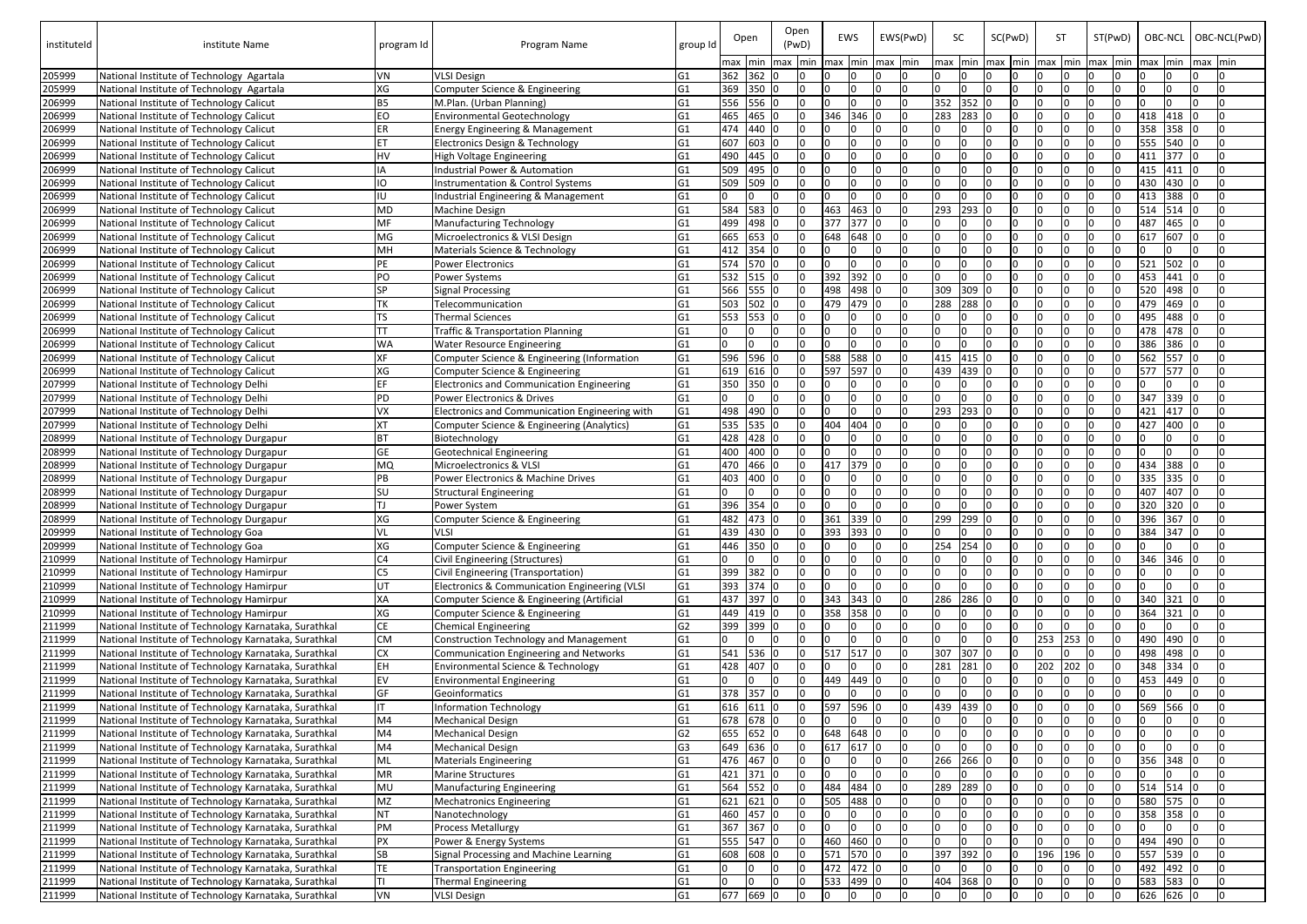| instituteld      | institute Name                                                                                | program Id      | Program Name                                                            | group Id                         |            | Open<br>max min max min | (PwD) | Open | EWS<br>max | Imin               | EWS(PwD)<br>max min |                | <b>SC</b><br><b>max</b> | SC(PwD)<br>min   max   min   max   min |     |     | <b>ST</b> | ST(PwD)<br>$max$ min | OBC-NCL   OBC-NCL(PwD)<br>max min | max min |           |
|------------------|-----------------------------------------------------------------------------------------------|-----------------|-------------------------------------------------------------------------|----------------------------------|------------|-------------------------|-------|------|------------|--------------------|---------------------|----------------|-------------------------|----------------------------------------|-----|-----|-----------|----------------------|-----------------------------------|---------|-----------|
| 211999           | National Institute of Technology Karnataka, Surathkal                                         | <b>WM</b>       | <b>Water Resources Engineering &amp; Management</b>                     | G <sub>1</sub>                   |            |                         |       |      |            |                    |                     | I∩             |                         |                                        |     |     |           |                      | 411 411                           |         |           |
| 211999           | National Institute of Technology Karnataka, Surathkal                                         | ХF              | Computer Science & Engineering (Information                             | G1                               | 634        | 631                     |       | l0.  | 624        | 624                |                     | 0              | n.                      |                                        |     |     |           |                      | 593<br>593                        |         |           |
| 211999           | National Institute of Technology Karnataka, Surathkal                                         | XG              | Computer Science & Engineering                                          | G1                               | 677        | 673 0                   |       | l0.  | 637        | 637                |                     | 0              |                         |                                        |     |     |           |                      |                                   |         |           |
| 214999           | National Institute of Technology Patna                                                        | <b>B7</b>       | Master of Urban & Regional Planning                                     | G1                               | 364        | 356 0                   |       | n    |            |                    |                     | 0              |                         |                                        |     |     |           |                      | n.                                |         |           |
| 214999           | National Institute of Technology Patna                                                        | EV              | <b>Environmental Engineering</b>                                        | G <sub>1</sub>                   | 391        | 382 0                   |       |      |            |                    |                     | 0              |                         |                                        |     |     |           |                      | 364<br>336                        |         |           |
| 214999           | National Institute of Technology Patna                                                        | <b>GE</b>       | <b>Geotechnical Engineering</b>                                         | G1                               | 463        | 463 0                   |       |      |            |                    |                     | 0              |                         |                                        |     |     |           |                      | 396<br>396                        |         |           |
| 214999           | National Institute of Technology Patna                                                        | WR              | <b>Water Resources Engineering</b>                                      | G <sub>1</sub>                   | 364        | 350 0                   |       |      |            |                    |                     | 0              |                         |                                        |     |     |           |                      |                                   |         |           |
| 215999           | National Institute of Technology Puducherry                                                   | VN              | <b>VLSI Design</b>                                                      | G1                               | 379        | 379 0                   |       |      |            |                    |                     | 0              |                         |                                        |     |     |           |                      |                                   |         |           |
| 215999           | National Institute of Technology Puducherry                                                   | ХG              | Computer Science & Engineering                                          | G1                               | 408        | 399 0                   |       |      |            |                    |                     | 0              |                         |                                        |     |     |           |                      |                                   |         |           |
| 216999           | National Institute of Technology Raipur                                                       |                 | Information Technology                                                  | G1                               | 379        | 352 0                   |       |      |            |                    |                     | l O            | 272<br>272              |                                        |     |     |           |                      |                                   |         |           |
| 216999           | National Institute of Technology Raipur                                                       | PG              | Power System & Control                                                  | G <sub>1</sub>                   | 350        | 350 0                   |       |      |            |                    |                     | IO.            |                         |                                        |     |     |           |                      |                                   |         |           |
| 216999           | National Institute of Technology Raipur                                                       | VS              | VLSI & Embedded Systems                                                 | G1                               | 402        | 388 0                   |       |      |            |                    |                     | l O            |                         |                                        |     |     |           |                      | 321<br>326                        |         |           |
| 219999           | National Institute of Technology, Jamshedpur                                                  | EQ              | <b>Embedded Systems Engineering</b>                                     | G1                               | 413        | 413 0                   |       |      |            |                    |                     | In.            |                         |                                        |     |     |           |                      | 352<br>352                        |         |           |
| 219999           | National Institute of Technology, Jamshedpur                                                  | <b>GE</b>       | <b>Geotechnical Engineering</b>                                         | G <sub>1</sub>                   | 393        | 393 0                   |       | In.  |            |                    |                     | l0<br>l O      |                         |                                        |     |     |           |                      | 328<br>328                        |         |           |
| 219999           | National Institute of Technology, Jamshedpur                                                  | <b>PS</b><br>SH | Power Systems Engineering                                               | G1                               | 407<br>415 | 407 0<br>366 0          |       | In.  |            |                    |                     | 0              | 281<br>250 0            |                                        |     |     |           |                      | 381<br>381<br>353 326 0           |         |           |
| 219999           | National Institute of Technology, Jamshedpur                                                  | XG              | Information Systems Security Engineering                                | G1                               | 486        | 486 0                   |       |      | 419 379    |                    |                     | 0              | 312<br>312 0            |                                        |     |     |           |                      | 423 423 0                         |         |           |
| 219999<br>220999 | National Institute of Technology, Jamshedpur<br>National Institute of Technology, Kurukshetra |                 | Computer Science & Engineering<br>Computer Engineering (Cyber Security) | G1<br>G <sub>1</sub>             | 499        | 462 0                   |       |      |            | $\sqrt{412}$ 412 0 |                     | lo.            | 319<br>$319$ 0          |                                        |     |     |           |                      | 423 422 0                         |         |           |
| 220999           | National Institute of Technology, Kurukshetra                                                 | CP              | <b>Control System</b>                                                   | G1                               | 434        | 388 0                   |       |      |            |                    |                     | l O            | 241<br>$241$ 0          |                                        |     |     |           |                      | $324$ 324 0                       |         |           |
| 220999           | National Institute of Technology, Kurukshetra                                                 |                 | <b>Communication Systems</b>                                            | G <sub>1</sub>                   | 397        | 350 0                   |       |      |            |                    |                     | l <sub>0</sub> |                         |                                        |     |     |           |                      | 340 326 0                         |         |           |
| 220999           | National Institute of Technology, Kurukshetra                                                 |                 | <b>Environmental Engineering</b>                                        | G <sub>1</sub>                   | 421        | 421 0                   |       |      |            |                    |                     | <sup>n</sup>   |                         |                                        |     |     |           |                      | 322<br>322   0                    |         |           |
| 220999           | National Institute of Technology, Kurukshetra                                                 | GE              | Geotechnical Engineering                                                | G <sub>1</sub>                   | 424        | 407 0                   |       | IO.  | I∩         |                    |                     | l N            | n                       |                                        |     |     |           |                      | 389 389 0                         |         |           |
| 220999           | National Institute of Technology, Kurukshetra                                                 | MD              | <b>Machine Design</b>                                                   | G1                               | 508        | 507 0                   |       | In   |            |                    |                     | l0             |                         |                                        |     |     |           |                      |                                   |         |           |
| 220999           | National Institute of Technology, Kurukshetra                                                 | <b>PD</b>       | Power Electronics & Drives                                              | G <sub>1</sub>                   | 460        | 460 0                   |       | In   | I∩         |                    |                     | l O            |                         |                                        |     |     |           |                      | 384 377                           | IО      |           |
| 220999           | National Institute of Technology, Kurukshetra                                                 | <b>RN</b>       | Renewable Energy Systems                                                | G <sub>2</sub>                   |            |                         | I∩    | In.  | I∩         |                    |                     | l N            | 250<br>250 0            |                                        |     |     |           |                      | In.                               |         |           |
| 220999           | National Institute of Technology, Kurukshetra                                                 | SU              | <b>Structural Engineering</b>                                           | G1                               | 504        | 497 0                   |       | n    | I∩         |                    |                     | IO.            |                         |                                        |     |     |           |                      | 449 449                           |         |           |
| 220999           | National Institute of Technology, Kurukshetra                                                 | <b>TE</b>       | <b>Transportation Engineering</b>                                       | G1                               |            |                         |       | l n  |            |                    |                     | 0              | n.                      |                                        |     |     |           |                      | 427 414 0                         |         |           |
| 220999           | National Institute of Technology, Kurukshetra                                                 |                 | <b>Thermal Engineering</b>                                              | G1                               | 434        | 404 0                   |       | IO.  | 327        | 327                |                     | lo.            | I٥<br>I٥                | ΙO                                     |     |     |           |                      | 337 337 0                         |         |           |
| 220999           | National Institute of Technology, Kurukshetra                                                 |                 | Power System                                                            | G1                               | 407        | 381 0                   |       |      |            |                    |                     | 0              | 244<br>244 0            |                                        |     |     |           |                      | 354<br>335                        |         |           |
| 220999           | National Institute of Technology, Kurukshetra                                                 | VF              | Embedded System Design                                                  | G1                               | 493        | 483 0                   |       |      | 431        | 429                |                     | 0              |                         |                                        |     |     |           |                      | 455 436                           |         |           |
| 220999           | National Institute of Technology, Kurukshetra                                                 | VN              | <b>VLSI Design</b>                                                      | G1                               | 555        | 555 0                   |       |      | 539        | $539$ C            |                     | lo.            | 340<br>340 0            |                                        |     |     |           |                      |                                   |         |           |
| 220999           | National Institute of Technology, Kurukshetra                                                 |                 | <b>Computer Engineering</b>                                             | G1                               | 523        | 504 0                   |       |      | 468        | 468                |                     | 0              |                         |                                        |     |     |           |                      | 430<br>454                        |         |           |
| 223999           | National Institute of Technology, Rourkela                                                    |                 | <b>Biomedical Engineering</b>                                           | G <sub>1</sub>                   | 370        | 357 0                   |       |      | ıо         |                    |                     | l N            |                         | I٥                                     |     | ΙO  |           | ıο                   |                                   |         | In.       |
| 223999           | National Institute of Technology, Rourkela                                                    | <b>BE</b>       | <b>Biomedical Engineering</b>                                           | G <sub>2</sub>                   | 453        | 453 0                   |       |      | I٨         |                    |                     | I O            | I٥<br>n.                | 10                                     |     |     |           |                      | 373 373 0                         |         | I0.       |
| 223999           | National Institute of Technology, Rourkela                                                    |                 | <b>Biomedical Engineering</b>                                           | G <sub>3</sub>                   | 443        | 443 0                   |       |      |            |                    |                     | 0              | n                       | In.                                    |     |     |           |                      | 330 330 0                         |         |           |
| 223999           | National Institute of Technology, Rourkela                                                    | CA              | Control & Automation                                                    | G <sub>1</sub>                   | 486        | 468 0                   |       |      |            |                    |                     | <b>O</b>       | 252<br>252 0            |                                        |     |     |           |                      | 400 369 0                         |         | IO.       |
| 223999           | National Institute of Technology, Rourkela                                                    | <b>CW</b>       | Communication & Networks                                                | G <sub>1</sub>                   | 474        | 455 0                   |       | In.  | 417        | 417 0              |                     | <b>O</b>       | 283<br>$269$ 0          |                                        |     |     |           |                      | 429 429 0                         |         | In.       |
| 223999           | National Institute of Technology, Rourkela                                                    |                 | <b>Energy and Environmental Engineering</b>                             | G1                               | 414        | 382 0                   |       |      |            |                    |                     | <b>0</b>       |                         |                                        |     |     |           |                      | 350 300 0                         |         |           |
| 223999           | National Institute of Technology, Rourkela                                                    | EC              | Electronic Systems & Communication                                      | G1                               | 507        | 488 0                   |       |      |            |                    |                     | l O            |                         |                                        |     |     |           |                      | 425 388 0                         |         |           |
| 223999           | National Institute of Technology, Rourkela                                                    | FI<br>ID        | Electronics and Instrumentation Engineering                             | G1                               | 498        | 477 0                   |       |      | 324        |                    |                     | l O<br>0       | 260<br>260 0            |                                        |     |     |           |                      | 383 366 0<br>424 396 0            |         |           |
| 223999<br>223999 | National Institute of Technology, Rourkela<br>National Institute of Technology, Rourkela      | IS              | Industrial Design                                                       | G <sub>1</sub><br>G <sub>1</sub> | 457<br>561 | 450 0<br>554 0          |       |      |            | 324<br>515 508 0   |                     | lo.            | 375<br>375 0            |                                        |     |     |           |                      | 492 485 0                         |         |           |
| 223999           | National Institute of Technology, Rourkela                                                    | M1              | <b>Information Security</b><br>Microwave and Radar Engineering          | G <sub>1</sub>                   |            | 441 407 0               |       |      |            |                    |                     | l O            | l0.                     | 10                                     |     |     |           |                      | 355 350 0                         |         |           |
| 223999           | National Institute of Technology, Rourkela                                                    | MA              | Machine Design & Analysis                                               | G1                               | 583        | 583 0                   |       |      |            |                    |                     | 0              | 289<br>289 0            |                                        |     |     |           |                      | IO.                               |         |           |
| 223999           | National Institute of Technology, Rourkela                                                    | PD              | Power Electronics & Drives                                              | G1                               | 547        | $543$ 0                 |       | In.  | 441 441    |                    |                     | l O            |                         |                                        |     |     |           |                      | 468 456 0                         |         |           |
| 223999           | National Institute of Technology, Rourkela                                                    |                 | Power System Engineering                                                | G1                               | 486        | 486 0                   |       |      |            |                    |                     | l0.            | 297<br>297 0            |                                        |     |     |           |                      | 415 392 0                         |         |           |
| 223999           | National Institute of Technology, Rourkela                                                    |                 | <b>Production Engineering</b>                                           | G <sub>1</sub>                   | 495        | 491 0                   |       | IO.  |            |                    |                     | 0              | l0.                     |                                        |     |     |           |                      | 407 368 0                         |         |           |
| 223999           | National Institute of Technology, Rourkela                                                    | SE              | Software Engineering                                                    | G1                               | 550        | 523 0                   |       | IO.  |            | 508 504 0          |                     | lo             | 375 375 0               |                                        |     |     |           |                      | 465 446 0                         |         |           |
| 223999           | National Institute of Technology, Rourkela                                                    | SI              | Signal & Image Processing                                               | G <sub>1</sub>                   | 482        | 455 0                   |       | IО   |            | 389 389 0          |                     | lo             | 257<br>$257$ 0          |                                        |     |     |           |                      | 417 389 0                         |         |           |
| 223999           | National Institute of Technology, Rourkela                                                    | SU              | <b>Structural Engineering</b>                                           | G <sub>1</sub>                   | 538        | 538 0                   |       | I0.  | I۵         |                    |                     | <b>O</b>       |                         |                                        |     |     |           |                      | I۵                                |         |           |
| 223999           | National Institute of Technology, Rourkela                                                    |                 | <b>Thermal Engineering</b>                                              | G1                               | 571        | 568 0                   |       | IO.  | 361        | 354                |                     | 0              | n.                      |                                        |     |     |           |                      | 500 499                           |         |           |
| 223999           | National Institute of Technology, Rourkela                                                    | ΤN              | Geo-technical Engineering                                               | G1                               | 479        | 479 0                   |       |      | 393 393    |                    |                     | l0             | I0.                     |                                        |     |     |           |                      | 424 418 0                         |         |           |
| 223999           | National Institute of Technology, Rourkela                                                    | VE              | VLSI Design & Embedded Systems                                          | G <sub>1</sub>                   | 619        | $611$ 0                 |       | n    |            | 589 571 0          |                     | lo.            | I0.<br>I0               | ΙO                                     |     |     |           |                      | 566 560 0                         |         |           |
| 223999           | National Institute of Technology, Rourkela                                                    | WR              | <b>Water Resources Engineering</b>                                      | G1                               | 410        | 382 0                   |       |      |            |                    |                     | 0              | 260<br>239 0            |                                        |     |     |           |                      | 343 334 0                         |         |           |
| 223999           | National Institute of Technology, Rourkela                                                    | ΧS              | <b>Computer Science</b>                                                 | G1                               | 601        | 601 0                   |       |      | 561        | 558                |                     | 0              | 437<br>423 0            |                                        |     |     |           |                      | 546 523                           |         |           |
| 224999           | National Institute of Technology, Silchar                                                     |                 | Artificial Intelligence                                                 | G <sub>1</sub>                   | 396        | 353 0                   |       |      |            |                    |                     | 0              |                         | I٥                                     |     |     |           |                      | n.                                |         |           |
| 224999           | National Institute of Technology, Silchar                                                     | GE              | <b>Geotechnical Engineering</b>                                         | G1                               | 359        | 359 0                   |       |      |            |                    |                     | 0              |                         |                                        |     |     |           |                      | n.                                |         |           |
| 224999           | National Institute of Technology, Silchar                                                     | SU              | <b>Structural Engineering</b>                                           | G1                               | 425        | 425 0                   |       |      |            |                    |                     | 0              |                         |                                        |     |     |           |                      | 382 382                           |         |           |
| 224999           | National Institute of Technology, Silchar                                                     | TE              | <b>Transportation Engineering</b>                                       | G1                               |            | $\cap$                  | In.   |      |            |                    |                     | 0              | n                       | I٥                                     |     |     |           |                      | 325 325 0                         |         | In.       |
| 224999           | National Institute of Technology, Silchar                                                     | XG              | Computer Science & Engineering                                          | G <sub>1</sub>                   | 439        | 399 0                   |       |      |            |                    |                     | 0              | 270<br>268 0            |                                        |     |     |           |                      | 321<br>321                        |         | In.       |
| 225999           | National Institute of Technology, Srinagar                                                    | SU              | <b>Structural Engineering</b>                                           | G <sub>1</sub>                   | 531        | 531 0                   |       | I O  | IО         |                    |                     | I O            |                         | I0                                     |     |     |           |                      | 10                                |         | 10        |
| 225999           | National Institute of Technology, Srinagar                                                    | <b>TN</b>       | Geo-technical Engineering                                               | G <sub>1</sub>                   |            | 497 497 0               |       | Io.  | Iо         |                    |                     | I٥             | lo.                     | <u>Io</u>                              | ln. | In. |           | In                   | Io.                               | I0.     | <u>Io</u> |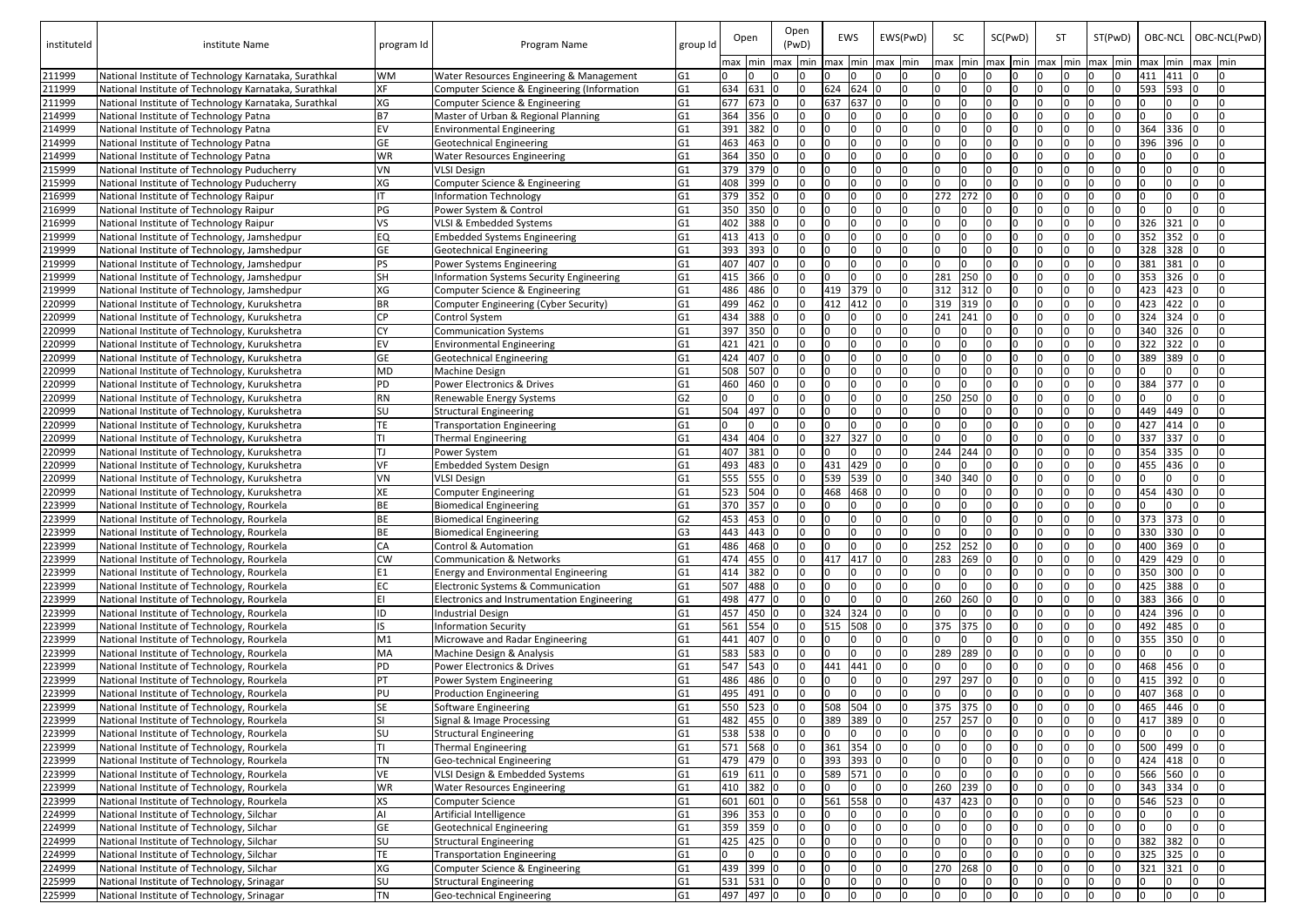| instituteId      | institute Name                                                                           | program Id | Program Name                                            | group Id             |     | Open         | Open<br>(PwD)<br>max   min   max   min |          | max   min      | EWS       | EWS(PwD)<br>max min |              | <b>SC</b><br>max | SC(PwD) |          | -ST<br>min   max   min   max   min |     | ST(PwD)<br>$max$   min | OBC-NCL   OBC-NCL(PwD)<br>max min | max min |     |
|------------------|------------------------------------------------------------------------------------------|------------|---------------------------------------------------------|----------------------|-----|--------------|----------------------------------------|----------|----------------|-----------|---------------------|--------------|------------------|---------|----------|------------------------------------|-----|------------------------|-----------------------------------|---------|-----|
| 225999           | National Institute of Technology, Srinagar                                               | <b>TP</b>  | Transportation Engineering & Planning                   | G <sub>1</sub>       | 467 | 463 0        |                                        | I٥       |                |           | I∩                  |              | n.               |         |          |                                    |     |                        |                                   |         |     |
| 225999           | National Institute of Technology, Srinagar                                               | <b>WR</b>  | <b>Water Resources Engineering</b>                      | G <sub>1</sub>       | 435 | 428 0        |                                        | 0        | I٥             |           |                     | l O          | I0.              |         |          |                                    |     |                        | n.                                |         |     |
| 226999           | National Institute of Technology, Tiruchirappalli                                        | <b>CE</b>  | <b>Chemical Engineering</b>                             | G <sub>1</sub>       | 487 | 487 0        |                                        | l0.      | I∩             |           |                     | l0           | $\Omega$         |         |          |                                    |     |                        | 365<br>365                        |         |     |
| 226999           | National Institute of Technology, Tiruchirappalli                                        | <b>CY</b>  | <b>Communication Systems</b>                            | G1                   | 607 | 603 0        |                                        | <u>0</u> | 536            | 536 C     | Iо                  |              | 364<br>360 0     |         |          |                                    |     |                        | 531<br>531                        |         |     |
| 226999           | National Institute of Technology, Tiruchirappalli                                        | DT         | Data Analytics                                          | G <sub>1</sub>       | 633 | 631 0        |                                        |          | 600            | 600       | l0                  |              | 454<br>454 0     |         |          |                                    |     |                        | 584<br>584                        |         |     |
| 226999           | National Institute of Technology, Tiruchirappalli                                        | EV         | <b>Environmental Engineering</b>                        | G <sub>1</sub>       | 562 | $562$ 0      |                                        |          |                |           |                     | 0            | 317<br>317 0     |         |          |                                    |     |                        |                                   |         |     |
| 226999           | National Institute of Technology, Tiruchirappalli                                        | EY         | <b>Energy Engineering</b>                               | G <sub>1</sub>       | 353 | 353 0        |                                        |          |                |           |                     | 10           |                  |         |          |                                    |     |                        | n.                                |         |     |
| 226999           | National Institute of Technology, Tiruchirappalli                                        | EY         | <b>Energy Engineering</b>                               | G <sub>2</sub>       |     |              | ın                                     |          | 561            | 561       |                     | 0            |                  |         |          |                                    |     |                        |                                   |         |     |
| 226999           | National Institute of Technology, Tiruchirappalli                                        |            | <b>Energy Engineering</b>                               | G3                   | 570 | 570 0        |                                        |          | 400            | 400       |                     | 10           |                  |         |          |                                    |     |                        |                                   |         |     |
| 226999           | National Institute of Technology, Tiruchirappalli                                        | <b>GE</b>  | <b>Geotechnical Engineering</b>                         | G1                   | 544 | $544$ 0      |                                        |          | 481            | 481       |                     | 0            |                  |         |          |                                    |     |                        | 486<br>486                        |         |     |
| 226999           | National Institute of Technology, Tiruchirappalli                                        | IF         | Industrial Safety Engineering                           | G <sub>1</sub>       | 690 | 686 0        |                                        |          |                |           |                     | I0.          |                  |         |          | 251                                | 251 |                        |                                   |         |     |
| 226999           | National Institute of Technology, Tiruchirappalli                                        | IM         | <b>Industrial Automation</b>                            | G <sub>1</sub>       | 463 | 409 0        |                                        |          |                |           | $\Omega$            |              |                  |         |          |                                    |     |                        |                                   |         |     |
| 226999           | National Institute of Technology, Tiruchirappalli                                        | IIU        | Industrial Engineering & Management                     | G <sub>1</sub>       | 720 | 710 0        |                                        |          | 662            | 562       |                     | In.          |                  |         |          |                                    |     |                        |                                   |         |     |
| 226999           | National Institute of Technology, Tiruchirappalli                                        | IY         | <b>Industrial Metallurgy</b>                            | G <sub>2</sub>       |     |              |                                        |          |                |           |                     |              |                  |         |          |                                    |     |                        | 495<br>508                        |         |     |
| 226999           | National Institute of Technology, Tiruchirappalli                                        | MF         | <b>Manufacturing Technology</b>                         | G <sub>1</sub>       | 655 | 649 0        |                                        |          | 590            | 584       |                     | l N          |                  |         |          |                                    |     |                        | 602<br>602                        |         |     |
| 226999           | National Institute of Technology, Tiruchirappalli                                        | <b>MS</b>  | Material Science & Engineering                          | G <sub>2</sub>       | 587 | 587 0        |                                        |          |                |           |                     | l N          |                  |         |          |                                    |     |                        | 537 519 0                         |         |     |
| 226999           | National Institute of Technology, Tiruchirappalli                                        | ND         | Non Destructive Testing                                 | G <sub>1</sub>       |     |              |                                        |          | 529            | 529       |                     | l0           |                  |         |          |                                    |     |                        | 519 508                           |         |     |
| 226999           | National Institute of Technology, Tiruchirappalli                                        | PC         | Process Control and Instrumentation                     | G <sub>3</sub>       | 592 | 592 0        |                                        |          |                |           |                     |              |                  |         |          |                                    |     |                        |                                   |         |     |
| 226999           | National Institute of Technology, Tiruchirappalli                                        | <b>PE</b>  | Power Electronics                                       | G <sub>1</sub>       | 649 | 645 0        |                                        |          | 615            | 615       |                     | 0            |                  |         |          | 260 260                            |     |                        | 608 596 0                         |         |     |
| 226999           | National Institute of Technology, Tiruchirappalli                                        | PO         | <b>Power Systems</b>                                    | G <sub>1</sub>       | 592 | 592 0        |                                        |          |                | 562 562 0 |                     | $\Omega$     |                  |         |          |                                    |     |                        | 551 541                           |         |     |
| 226999           | National Institute of Technology, Tiruchirappalli                                        | <b>TG</b>  | Transportation Engineering & Management                 | G <sub>1</sub>       |     |              |                                        |          |                |           |                     | <sup>n</sup> |                  |         |          |                                    |     |                        | 544 544                           |         |     |
| 226999           | National Institute of Technology, Tiruchirappalli                                        | <b>TR</b>  | <b>Thermal Power Engineering</b>                        | G <sub>1</sub>       | 690 | 686 0        |                                        | In       | I∩             |           |                     | <sup>n</sup> | n.               |         |          | 337                                | 337 | I٥                     | n.                                |         |     |
| 226999           | National Institute of Technology, Tiruchirappalli                                        | VY         | <b>VLSI System</b>                                      | G1                   |     |              |                                        |          | I∩             |           | In                  |              |                  |         |          |                                    |     |                        | 650 650                           |         |     |
| 226999           | National Institute of Technology, Tiruchirappalli                                        | VY         | <b>VLSI System</b>                                      | G <sub>2</sub>       | 729 | 729 251      |                                        | 251 0    |                |           |                     | l O          | n.               |         |          |                                    |     |                        | 687 687 0                         |         |     |
| 226999           | National Institute of Technology, Tiruchirappalli                                        | <b>WE</b>  | <b>Welding Engineering</b>                              | G <sub>2</sub>       | 604 | 587 0        |                                        | I0.      | 519 501<br>654 |           | I0.                 |              | n.<br>n.         |         |          |                                    |     |                        | 571 556 0                         |         |     |
| 226999           | National Institute of Technology, Tiruchirappalli                                        | XG         | Computer Science & Engineering                          | G1                   | 713 | 700 0        |                                        | <b>0</b> |                | 654       |                     | 10           |                  |         |          |                                    |     |                        | In.                               |         |     |
| 226999           | National Institute of Technology, Tiruchirappalli                                        | XG         | Computer Science & Engineering                          | G <sub>2</sub>       | 634 | $622$ 0      |                                        | 0<br>I∩  | 618<br>I∩      | 618       |                     | 0            | IО               |         |          |                                    |     |                        |                                   |         |     |
| 227999           | National Institute of Technology Uttarakhand                                             | <b>SU</b>  | <b>Structural Engineering</b>                           | G <sub>1</sub>       | 400 | 400 0        |                                        |          | 457            | 457       | $\Omega$            | 0            | I0.              |         |          |                                    |     |                        | 339 339<br>471<br>471             |         |     |
| 228999<br>228999 | National Institute of Technology, Warangal<br>National Institute of Technology, Warangal | AD<br>AE   | <b>Additive Manufacturing</b><br>Automobile Engineering | G1<br>G <sub>1</sub> |     |              |                                        |          |                |           |                     | 0            |                  |         |          |                                    |     |                        | 541<br>537 0                      |         |     |
| 228999           | National Institute of Technology, Warangal                                               | AS         | <b>Advanced Communication Systems</b>                   | G1                   | 564 | 564 0        |                                        |          | 493            | 488       |                     | 10           | <sup>0</sup>     |         |          |                                    |     |                        | $511$ 502                         |         |     |
| 228999           | National Institute of Technology, Warangal                                               |            | Waste Management                                        | G1                   | 414 | 396 0        |                                        |          |                |           |                     | 10           | 249<br>232       |         |          |                                    |     |                        | 338<br>330                        |         |     |
| 228999           | National Institute of Technology, Warangal                                               |            | <b>Smart Electric Grid</b>                              | G <sub>1</sub>       | 536 | 536 0        |                                        | I۵       | 362            | 362       |                     |              |                  |         |          | I٨                                 |     |                        | 430<br>418                        |         |     |
| 228999           | National Institute of Technology, Warangal                                               | <b>CM</b>  | Construction Technology and Management                  | G <sub>1</sub>       |     | IO.          | IО                                     | ıΩ       | In             |           | IО                  |              | 317<br>$317$ 0   |         |          | I٨                                 |     |                        | l0                                |         | In  |
| 228999           | National Institute of Technology, Warangal                                               | <b>CQ</b>  | Computer Science & Information Security                 | G <sub>1</sub>       | 642 | 637 0        |                                        |          | 631            | 623       | I0                  |              | 442<br>442 0     |         |          |                                    |     |                        | n.                                |         |     |
| 228999           | National Institute of Technology, Warangal                                               | EV         | Environmental Engineering                               | G <sub>1</sub>       | 511 | 511 0        |                                        |          |                |           | Iо                  |              |                  |         |          |                                    |     |                        | l0                                |         |     |
| 228999           | National Institute of Technology, Warangal                                               | IY         | <b>Industrial Metallurgy</b>                            | G <sub>1</sub>       | 352 | 352 0        |                                        |          | I∩             |           |                     | 0            |                  |         |          |                                    |     |                        | IO.                               |         |     |
| 228999           | National Institute of Technology, Warangal                                               | MB         | Materials and Systems Engineering Design                | G <sub>1</sub>       | 525 | 484 0        |                                        |          | 436            | $436$ C   | Iо                  |              | 262<br>262       |         |          |                                    |     |                        | 460<br>460                        |         |     |
| 228999           | National Institute of Technology, Warangal                                               | MD         | <b>Machine Design</b>                                   | G <sub>1</sub>       | 651 | 649 0        |                                        |          | 573            | 573 C     | I0.                 |              |                  |         |          |                                    |     |                        | 598 594 0                         |         |     |
| 228999           | National Institute of Technology, Warangal                                               | <b>MU</b>  | <b>Manufacturing Engineering</b>                        | G <sub>1</sub>       | 552 | $552$ 0      |                                        |          | 491            | 453 0     | Io.                 |              | l0               |         |          |                                    |     |                        | 499 499 0                         |         |     |
| 228999           | National Institute of Technology, Warangal                                               | <b>PD</b>  | Power Electronics & Drives                              | G <sub>1</sub>       | 604 | 592 0        |                                        |          | 558            | 558 0     | I0.                 |              | 373<br>373 0     |         |          |                                    |     |                        | 566 566 0                         |         |     |
| 228999           | National Institute of Technology, Warangal                                               | <b>PS</b>  | Power Systems Engineering                               | G <sub>1</sub>       | 555 | 555 0        |                                        |          |                |           | I٥                  |              |                  |         |          |                                    |     |                        | 505 498 0                         |         |     |
| 228999           | National Institute of Technology, Warangal                                               | low        | Electronic Instrumentation and Embedded Systems         | G <sub>1</sub>       | 607 | 607 0        |                                        |          |                | 554 554 C | Io.                 |              | 348<br>348 0     |         |          |                                    |     |                        | 526 526 0                         |         |     |
| 228999           | National Institute of Technology, Warangal                                               | RG         | Remote Sensing & Geographic Information Systems         | G <sub>1</sub>       | 396 | 396 0        |                                        |          |                |           |                     | 10           | 264<br>$264$ 0   |         |          |                                    |     |                        | 346 346 0                         |         |     |
| 228999           | National Institute of Technology, Warangal                                               | <b>TE</b>  | <b>Transportation Engineering</b>                       | G <sub>1</sub>       | 558 | 558 0        |                                        |          |                | 475 475 ( |                     | 0            |                  |         |          |                                    |     |                        | 517 517 0                         |         |     |
| 228999           | National Institute of Technology, Warangal                                               | ΤI         | <b>Thermal Engineering</b>                              | G1                   | 625 | $621$ 0      |                                        |          |                | 510 510 0 |                     | l0           | 346<br>$346$ 0   |         |          |                                    |     |                        | 552 543 0                         |         |     |
| 228999           | National Institute of Technology, Warangal                                               | <b>TN</b>  | Geo-technical Engineering                               | G1                   | 511 | 506 0        |                                        | I۵       |                | 460 460 C |                     | 0            |                  |         |          |                                    |     |                        | n.                                |         |     |
| 228999           | National Institute of Technology, Warangal                                               | UA         | <b>Materials Technology</b>                             | G <sub>1</sub>       |     | 446 388 0    |                                        |          | I∩             |           |                     | l O          | n.               |         |          |                                    |     |                        | IO.                               |         |     |
| 228999           | National Institute of Technology, Warangal                                               | VD         | <b>VLSI Systems Design</b>                              | G <sub>1</sub>       | 674 | 674 0        |                                        | <b>0</b> | Io.            |           | I٥                  |              | I0.<br>I٥        |         |          |                                    |     |                        | 626 626 0                         |         |     |
| 228999           | National Institute of Technology, Warangal                                               | <b>WR</b>  | <b>Water Resources Engineering</b>                      | G <sub>1</sub>       | 454 | 454 0        |                                        | <b>0</b> | In             |           |                     | 0            | 290<br>290       |         |          |                                    |     |                        | 381 381                           |         |     |
| 228999           | National Institute of Technology, Warangal                                               | XG         | Computer Science & Engineering                          | G <sub>1</sub>       | 678 | 678 0        |                                        | I∩       | 646            | 646       |                     | 10           |                  |         |          |                                    |     |                        | 615 615 0                         |         |     |
| 228999           | National Institute of Technology, Warangal                                               | ΙXΙ        | <b>Computer Integrated Manufacturing</b>                | G <sub>1</sub>       | 549 | $549$ 0      |                                        |          | 484            | 484       |                     | 0            | $\Omega$         |         |          |                                    |     |                        |                                   |         |     |
| 229999           | Sardar Vallabhbhai National Institute of Technology, Surat                               | <b>CM</b>  | Construction Technology and Management                  | G <sub>1</sub>       |     | <sup>n</sup> | 10                                     | I٥       | In             |           |                     | 10           | n.               |         |          |                                    |     |                        | 378 378 0                         |         |     |
| 229999           | Sardar Vallabhbhai National Institute of Technology, Surat                               |            | <b>Environmental Engineering</b>                        | G <sub>1</sub>       | 423 | 412 0        |                                        |          |                |           | I٥                  |              | 219<br>219 0     |         |          |                                    |     |                        | 335 335                           |         |     |
| 229999           | Sardar Vallabhbhai National Institute of Technology, Surat                               |            | Instrumentation and Control                             | G <sub>1</sub>       | 358 | 358 0        |                                        |          |                |           |                     | 10           | 205<br>205       |         |          |                                    |     |                        |                                   |         |     |
| 229999           | Sardar Vallabhbhai National Institute of Technology, Surat                               | ME         | <b>Mechanical Engineering</b>                           | G <sub>1</sub>       | 454 | 454 0        |                                        |          |                |           |                     | 10           |                  |         |          |                                    |     |                        | 373 373                           |         |     |
| 229999           | Sardar Vallabhbhai National Institute of Technology, Surat                               | ΝX         | <b>Communication System</b>                             | G <sub>1</sub>       | 388 | 360 0        |                                        |          |                |           |                     | I O          |                  |         |          |                                    |     |                        |                                   |         |     |
| 229999           | Sardar Vallabhbhai National Institute of Technology, Surat                               |            | Power Electronics & Electrical Drives                   | G <sub>1</sub>       | 475 | 473 0        |                                        |          |                |           |                     | 0            |                  |         |          |                                    |     |                        | 362 358                           |         |     |
| 229999           | Sardar Vallabhbhai National Institute of Technology, Surat                               | <b>SM</b>  | Soil Mechanics & Foundation Engineering                 | G <sub>1</sub>       | 416 | 416 0        |                                        |          |                |           |                     | 0            |                  |         |          |                                    |     |                        | 332<br>332                        | 10      |     |
| 229999           | Sardar Vallabhbhai National Institute of Technology, Surat                               | TD         | Thermal Systems Design                                  | G <sub>1</sub>       | 447 | 447 0        |                                        |          | In             |           |                     | 0            |                  |         |          |                                    |     |                        | l0                                |         | In. |
| 229999           | Sardar Vallabhbhai National Institute of Technology, Surat                               |            | Power System                                            | G <sub>1</sub>       | 407 | 381 0        |                                        | I٥       | I∩             |           |                     | 10           |                  |         | $\Omega$ | In.                                |     |                        | 339 316 0                         |         |     |
| 229999           | Sardar Vallabhbhai National Institute of Technology, Surat                               | <b>TP</b>  | Transportation Engineering & Planning                   | G <sub>1</sub>       | Io- | 0            | lo.                                    | <b>O</b> |                | 386 386 0 | I٥                  |              | Io.              | I٥      |          |                                    |     |                        | IO.                               | I٥      | In. |